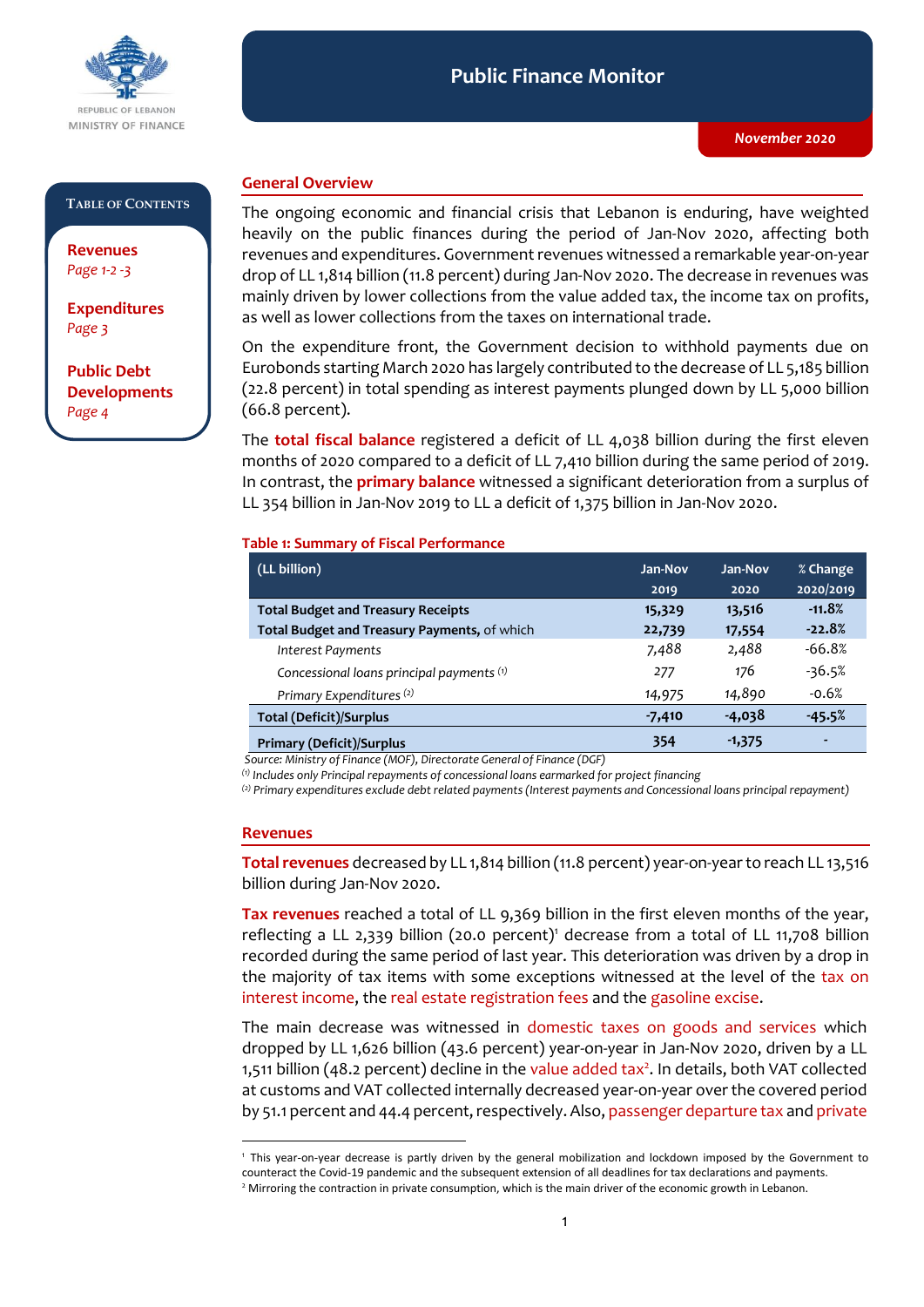

car registration fees decreased by LL 136 billion (69.9 percent) and LL 53 billion (31.6 percent) respectively during Jan-Nov 2020. These drops were partly couterbalanced by an increase in transfers from the Régie profits which registered LL 268 billion during Jan-Nov 2020 compared to LL 200 billion during the same period of 2019.

Taxes on income, profits and capital gains significantly dropped by LL 576 billion (11.4 percent) year-on-year in Jan-Nov 2020, driven by a drastic year-on-year drop in income tax on profits and income tax on capital gains & dividends by LL 687 billion (51.0 percent) and LL 224 billion (62.9 percent) respectively. Income tax on wages and salaries also decreased by LL 171 billion (20.0 percent). In contrast, taxes on interest income increased significantly by LL 511 billion (20.7 percent) to reach LL 2,980 billion during the mentioned period.

In addition, taxes on international trade dropped by LL 521 billion (30.9 percent) as collections from customs and excises dropped by LL 310 billion (52.0 percent) and LL 212 billion (19.4 percent) respectively. In fact, cars excise were down by LL 156 billion (55.7 percent), owing to a 65.0 percent decrease in the value of imported vehicles. Also, tobacco excise decreased by LL 102 billion (68.2 percent), driven by a 53.7 percent yearon-year decline in the value of tobacco imports. In contrast, gasoline excise increased by LL 51 billion (7.9 percent) as a result of the floor price for gasoline set by the Council of Ministers on March 12, 2020<sup>3</sup> which more than offset the volume effect of gasoline imports witnessing a year-on-year drop of 13.6 percent.

Other tax revenues (namely fiscal stamp fees) decreased by LL 80 billion (16.2 percent) to reach LL 412 billion in Jan-Nov 2020.

In contrast, taxes on property registered a LL 463 billion (62.6 percent) increase in Jan-Nov 2020, mainly as real estate registration fees witnessed a significant year-on-year rise of LL 487 billion (111.6 percent)<sup>4</sup>, of which an increase of LL 50 billion registered between November 2019 and November 2020. This rise came as a result of the increasing appetite for real estate as a safer alternative for bank depositors starting late-2019. This trend regained momentum after the adoption of a 5-step opening plan by the Council of Ministers on 24 April 2020. On the other hand, built property tax dropped by LL 33 billion (15.7 percent).

**Non-tax revenues** declined by LL 229 billion (7.9 percent) to reach LL 2,670 billion during the first eleven months of 2020.

Income from Public Institutions and Government properties witnessed a year-on-year drop of LL 134 billion (8.1 percent) over the covered period, as transfers from the Telecom Surplus and revenues from Casino du Liban declined by LL 94 billion (7.3 percent) and LL 24 billion (22.1 percent), respectively. In contrast, property income (namely rent of Rafic Hariri International Airport) increased by LL 55 billion (55.1 percent).

Moreover, administrative fees and charges dropped by LL 139 billion (18.5 percent) reaching LL 608 billion over the period under review, due to a decrease in all its subcategories, except for the vehicle control fees which rose by LL 44 billion (21.2 percent). In details, passport fees, permit fees (mostly work permit fees) and administrative

-

<sup>3</sup> COM decision #16 dated 12/03/2020 has set a floor price of LL 24,000 for gasoline-98 octanes and LL 23,500 for gasoline-95 octanes, stipulating also that the surplus generated due to the fall in international fuel prices will be considered as an additional revenue under "gasoline excise".

<sup>4</sup> As per the data from the General Directorate of Land Registry and Cadastre, the number of sold properties increased by 55.8 percent during Jan-Nov 2020 while their average price increased by 37.2 percent compared to the same period last year.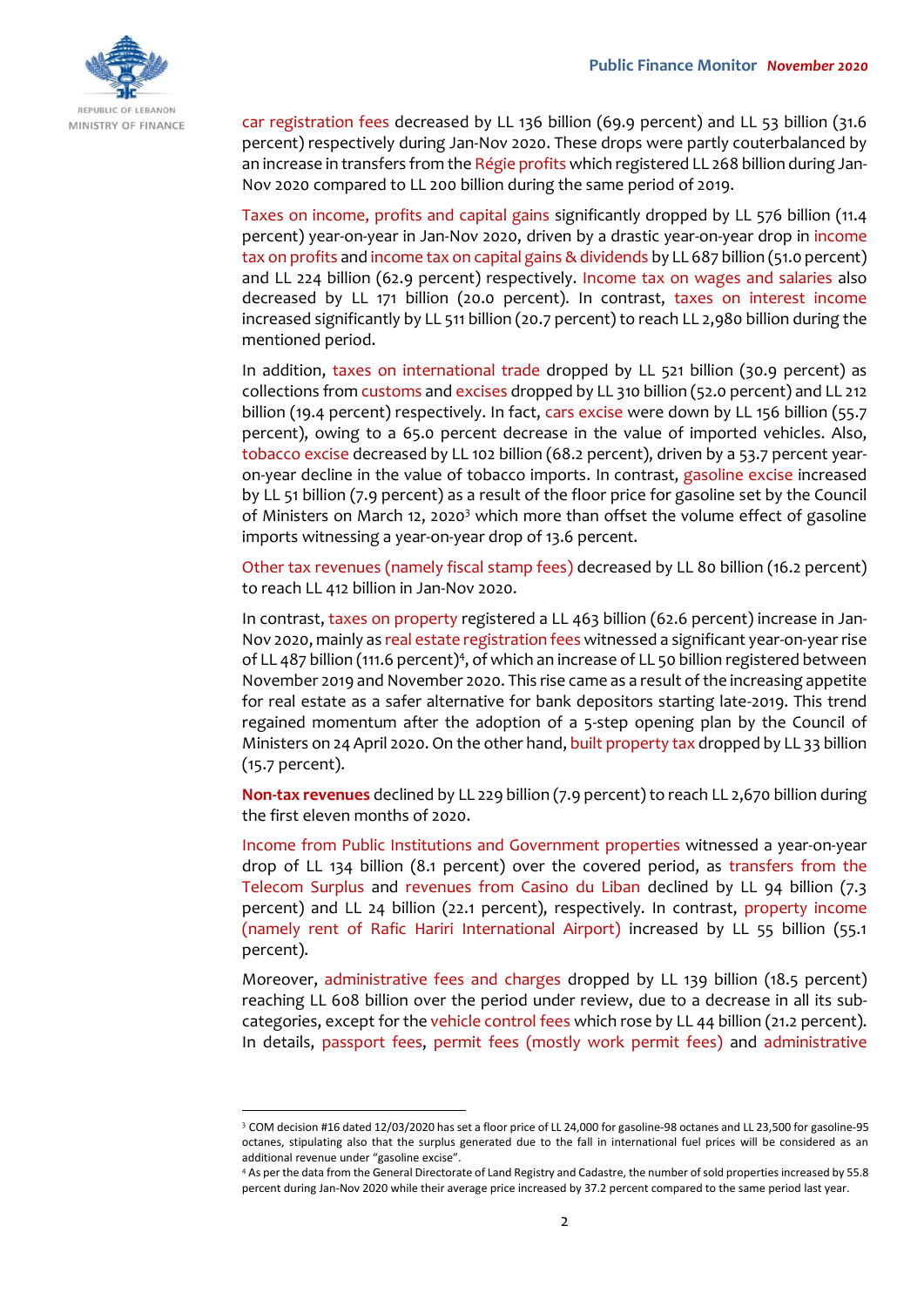

charges fell by LL 93 billion (38.7 percent), LL 20 billion (23.7 percent) and LL 19 billion (52.8 percent), respectively.

On the other hand, other non-tax revenues (mostly retirement deductibles) increased by LL 5 billion (1.7 percent), as deductibles related to military salaries and retirement<sup>5</sup> generated LL 47 billion during Jan-Nov 2020. In addition, exceptional revenues from the settlement of violations related to maritime properties reached LL 32 billion during Jan-Nov 2020.

**Treasury receipts** witnessed a significant increase of LL 754 billion to reach LL 1,477 billion in Jan-Nov 2020 compared to LL 722 billion during the same period of the 2019<sup>6</sup>. The reason behind this substantial rise was a refund transaction of LL 644 billion executed during the month of April as the deal between the Central Bank and the Ministry of Finance to reverse the coupon payments related to Jan-Mar 2020 materialized. This refund was registered under treasury receipts, and was used gradually to cover other interest payments due during 2020<sup>7</sup>.

### **Expenditures**

-

**Total expenditures** regressed by LL 5,185 billion (22.8 percent) to reach LL 17,554 billion in Jan-Nov 2020 compared to LL 22,739 billion in Jan-Nov 2019.

**Current primary expenditures**<sup>8</sup> registered a slight increase of LL 23 billion (0.2 percent) reaching a total of LL 12,371 billion during the first eleven months of 2020. In details, some items witnessed a year-on-year increase during the period under consideration, mainly those covering transfers to the Higher Council of Relief, retirement, medicaments and hospitals by LL 325 billion<sup>9</sup>, LL 157 billion, LL 155 billion and LL 53 billion, respectively. These increases were offset by a year-on-year drop in other expenditure items, mainly transfers to Electricité du Liban (EDL) by LL 852 billion (41.1 percent) and end of service compensations by LL 232 billion (36.9 percent).

**Interest payments** dropped by LL 5,000 billion (66.8 percent) in Jan-Nov 2020 as interest payments due on foreign currency debt and on local currency debt decreased significantly by LL 2,912 billion (92.7 percent) and LL 2,087 billion (48.0 percent) respectively. **Foreign debt principal repayment** also dropped by LL 101 billion (36.5 percent) to register a total of LL 176 billion during Jan-Nov 2020.

**Capital expenditures** decreased significantly by LL 518 billion (56.4 percent) to reach LL 401 billion in Jan-Nov 2020, mainly as expenses related to maintenance and transfers to CDR dropped by LL 146 billion (54.4 percent) and LL 124 billion (61.2 percent) respectively.

**Treasury expenditures** witnessed an increase of LL 323 billion (22.3 percent) to reach LL 1,769 billion in Jan-Nov 2020. This came despite the drop in payments to municipalities, VAT refund and deposits which shrank by LL 160 billion (21.2 percent), LL 131 billion (47.4 percent) and LL115 billion (44.9 percent) respectively during the period under consideration.

<sup>5</sup> New deductibles introduced as per 2019 Budget law #144 dated 31 July 2019.

<sup>&</sup>lt;sup>6</sup> It is worth mentioning that treasury receipts are transitory in nature and as such, variations in these collections are usually not reflective of the economic activity.

 $^7$  These payments are classified under other treasury expenditures, resulting in the hike shown in table 5.

<sup>8</sup> Current primary expenditures represent current expenditures excluding interest payment and debt service.

<sup>9</sup> This consists of: i) LL 225 billion from treasury advances granted to the Higher Council of Relief dated 2 April 2020 and 8 June 2020 as part of the social safety net targeting the most vulnerable households; it covers a disbursement of an amount of LL 400,000 per household and ii) LL 100 billion of budget transfers to pay those affected by the port of Beirut explosion.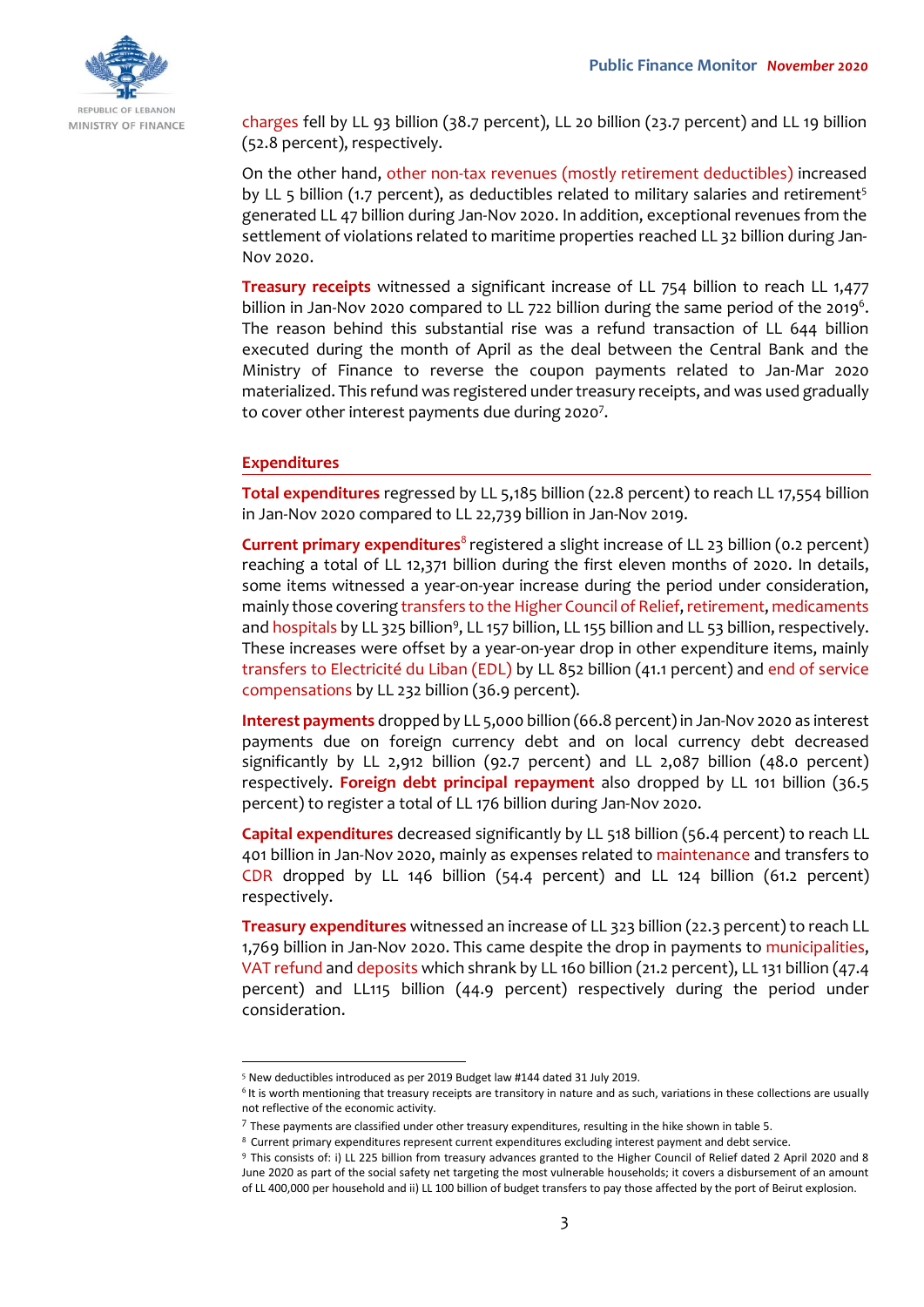

### **Public Debt**

**Gross public debt** stood at LL 143,976 billion by the end of November 2020, increasing by LL 5,826 billion (3.1 percent) from end-2019. On the other hand, net debt rose more rapidly by 5.2 percent to reach LL 128,784 billion as public sector deposits dropped by LL 485 billion (3.1 percent) over the period under consideration.

**Local currency debt** increased by LL 2,675 billion (3.1 percent) to register LL 89,954 billion as of end-November 2020, compared to LL 87,279 billion as at end-2019. In details, local currency debt held by the Central Bank increased by LL 4,075 billion (8.0 percent) to reach LL 54,792 billion by the end of November 2020, followed by a smaller rise in other local currency debt holdings with TBs held by public entities increasing by LL 470 billion (4.7 percent) to reach LL 11,438 billion. In contrast, TBs held by commercial banks dropped by LL 1,747 billion (6.9 percent) to reach LL 23,569 billion by the end of November 2020.

The stock of **foreign currency debt** grew by LL 3,151 billion (6.2 percent) to reach LL 54,022 billion at end-Nov 2020. In details, this increase was mainly driven by a LL 2,962 billion of arrears in coupons due to the Government decision to default on Eurobonds, adding to a LL 228 billion of accrued interest in arrears. Also, bilateral, multilateral and foreign private sector loans increased by LL 130 billion, whereas Paris III related debt decreased by LL 93 billion compared to the end of 2019. As for the stock of marketissued Eurobonds, it remained unchanged at a level of LL 47,206 billion, including an amount of LL 3,769 billion as arrears in principal as of end-November 2020.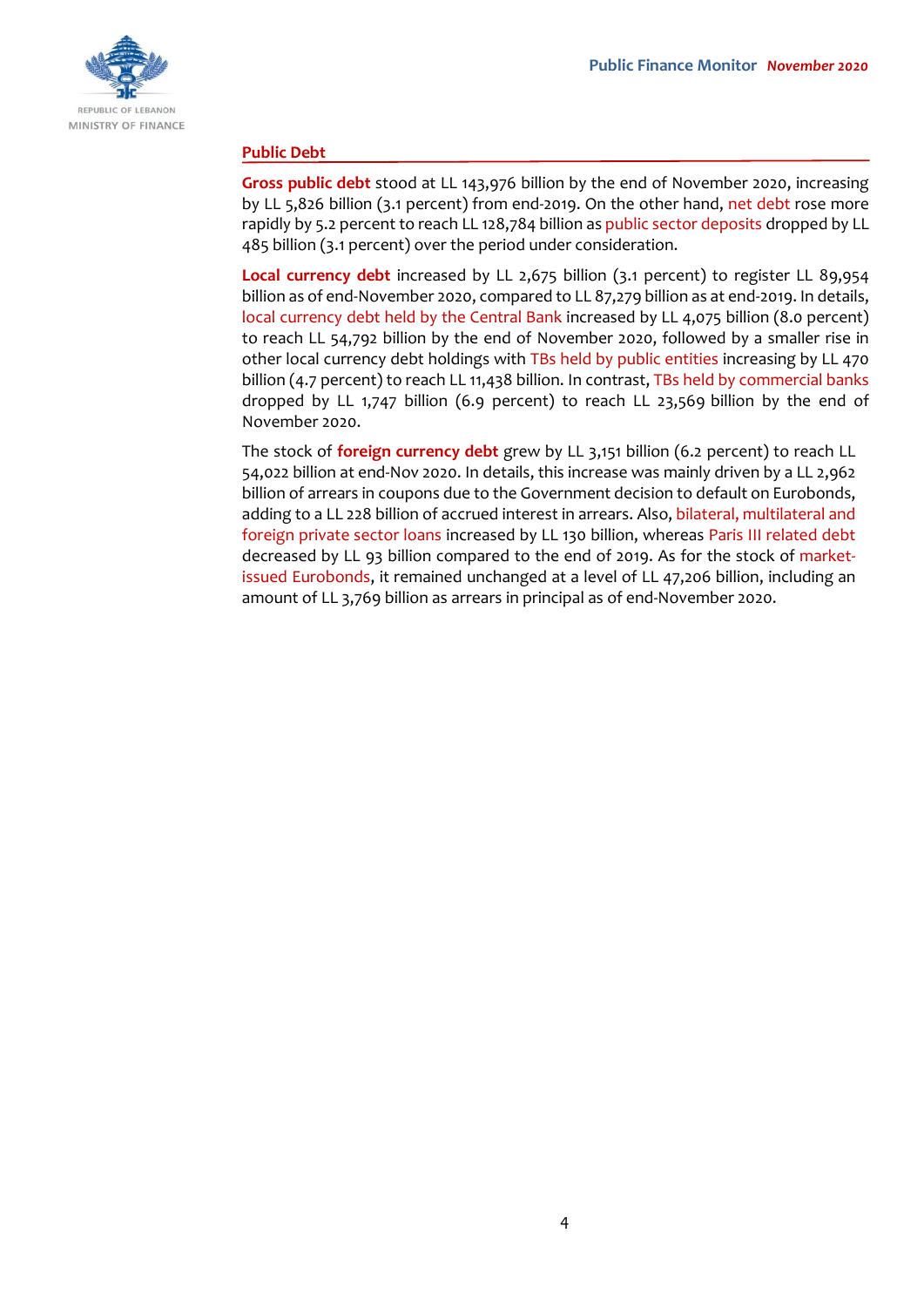

# **SECTION 1: REVENUE OUTCOME**

### **Table 2: Total Revenues**

| (LL billion)                      | 2019    | 2020    | % Change  |
|-----------------------------------|---------|---------|-----------|
|                                   | Jan-Nov | Jan-Nov | 2020/2019 |
| <b>Budget Revenues, of which:</b> | 14,607  | 12,039  | $-17.6%$  |
| <b>Tax Revenues</b>               | 11,708  | 9,369   | $-20.0%$  |
| Non-Tax Revenues                  | 2,899   | 2,670   | -7.9%     |
| <b>Treasury Receipts</b>          | 722     | 1477    | 104.5%    |
| <b>Total Revenues</b>             | 15,329  | 13,516  | $-11.8%$  |

*Source: MOF, DGF*

## **Table 3: Tax Revenues**

| (LL billion)                                         | 2019    | 2020    | % Change  |
|------------------------------------------------------|---------|---------|-----------|
|                                                      | Jan-Nov | Jan-Nov | 2020/2019 |
| <b>Tax Revenues:</b>                                 | 11,708  | 9,369   | $-20.0%$  |
| Taxes on Income, Profits, & Capital Gains, of which: | 5,058   | 4,483   | $-11.4%$  |
| Income Tax on Profits                                | 1,347   | 660     | $-51.0%$  |
| Income Tax on Wages and Salaries                     | 857     | 686     | $-20.0%$  |
| Income Tax on Capital Gains & Dividends              | 356     | 132     | $-62.9%$  |
| Tax on Interest Income                               | 2,469   | 2,980   | 20.7%     |
| Penalties on Income Tax                              | 28      | 23      | $-14.9%$  |
| Taxes on Property, of which:                         | 740     | 1,203   | 62.6%     |
| <b>Built Property Tax</b>                            | 210     | 177     | $-15.7%$  |
| Real Estate Registration Fees                        | 436     | 923     | 111.6%    |
| Domestic Taxes on Goods & Services, of which:        | 3,732   | 2,107   | $-43.6%$  |
| Value Added Tax                                      | 3,135   | 1,625   | $-48.2%$  |
| Other Taxes on Goods and Services, of which:         | 366     | 175     | $-52.2%$  |
| Private Car Registration Fees                        | 169     | 116     | $-31.6%$  |
| Passenger Departure Tax                              | 195     | 59      | $-69.9%$  |
| Taxes on International Trade, of which:              | 1,685   | 1,164   | $-30.9%$  |
| Customs                                              | 596     | 286     | $-52.0%$  |
| Excises, of which:                                   | 1,090   | 878     | $-19.4%$  |
| Gasoline Excise                                      | 647     | 698     | 7.9%      |
| Tobacco Excise                                       | 150     | 48      | $-68.2%$  |
| Cars Excise                                          | 281     | 124     | $-55.7%$  |
| Other Tax Revenues (namely fiscal stamp fees)        | 492     | 412     | $-16.2%$  |

*Source: MOF, DGF*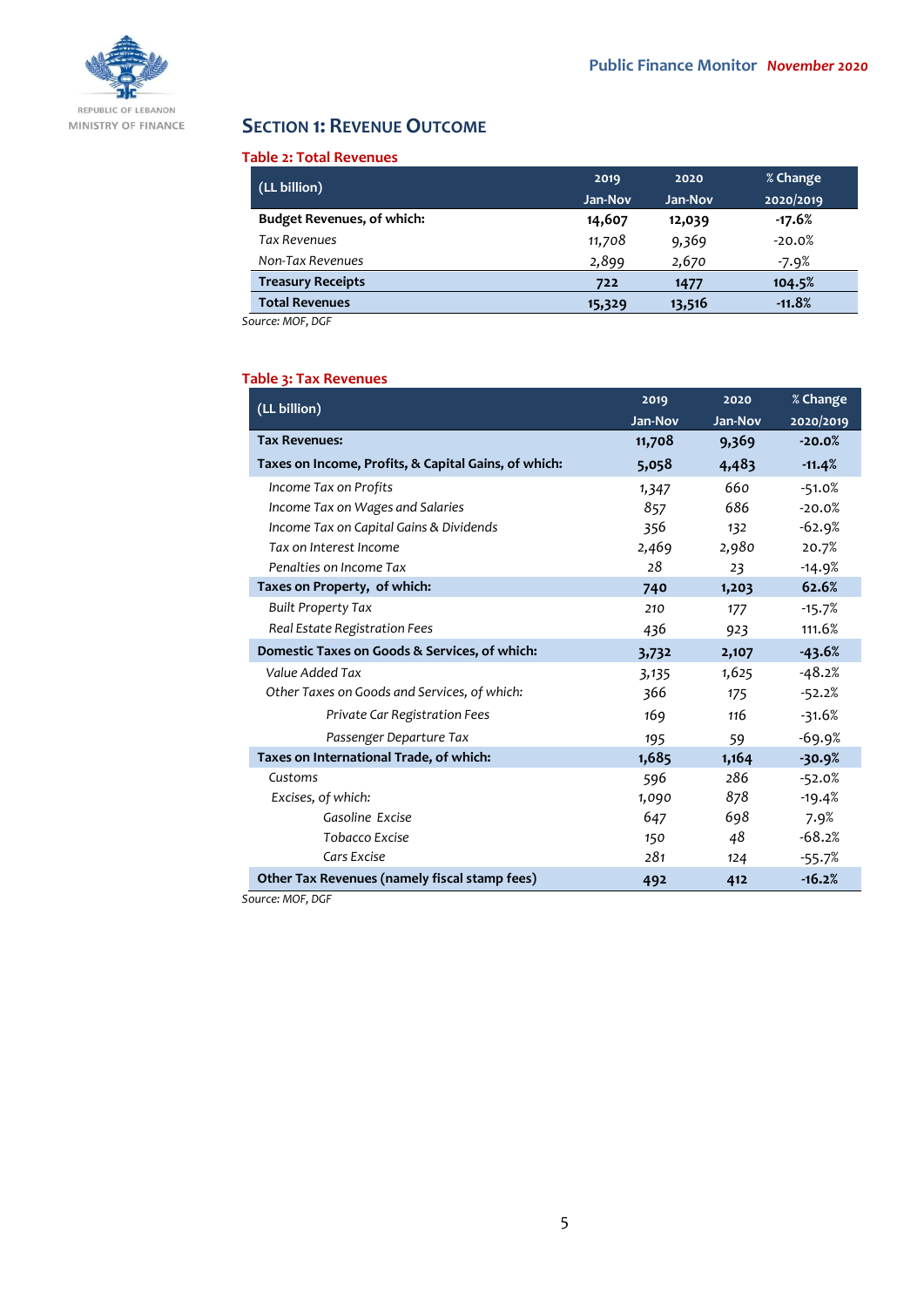

### **Table 4: Non-Tax Revenue**

| (LL billion)                                                            | 2019    | 2020           | % Change  |
|-------------------------------------------------------------------------|---------|----------------|-----------|
|                                                                         | Jan-Nov | Jan-Nov        | 2020/2019 |
| <b>Non-Tax Revenues</b>                                                 | 2,899   | 2,670          | $-7.9%$   |
| Income from Public Institutions and Government<br>Properties, of which: | 1,829   | 1,745          | $-4.6%$   |
| Income from Non-Financial Public Enterprises, of which:                 | 1,657   | 1,524          | $-8.1%$   |
| Revenues from Casino Du Liban                                           | 110     | 86             | $-22.1%$  |
| Revenues from Port of Beirut                                            | 220     | 217            | $-1.3%$   |
| <b>Budget Surplus of National Lottery</b>                               | 46      | 37             | $-20.8%$  |
| Transfer from the Telecom Surplus                                       | 1,278   | 1,184          | $-7.3%$   |
| Transfer from Public Financial Institution (BDL)                        | 60      | 60             | $-0.5%$   |
| Property Income (namely rent of Rafic Hariri International<br>Airport)  | 102     | 157            | 54.1%     |
| Other Income from Public Institutions (interests)                       | 10      | 5              | $-49.1%$  |
| Administrative Fees & Charges, of which:                                | 747     | 608            | $-18.5%$  |
| Administrative Fees, of which:                                          | 591     | 498            | $-15.8%$  |
| Notary Fees                                                             | 59      | 44             | $-25.7%$  |
| Passport Fees/ General Security                                         | 241     | 148            | $-38.7%$  |
| <b>Vehicle Control Fees</b>                                             | 206     | 249            | 21.2%     |
| Judicial Fees                                                           | 29      | 26             | $-10.2%$  |
| Driving License Fees                                                    | 18      | 14             | $-25.0%$  |
| Administrative Charges                                                  | 37      | 17             | $-52.8%$  |
| Sales (Official Gazette and License Number)                             | 3       | $\overline{2}$ | $-37.0%$  |
| Permit Fees (mostly work permit fees)                                   | 86      | 65             | $-23.7%$  |
| Other Administrative Fees & Charges                                     | 31      | 27             | $-13.7%$  |
| <b>Penalties &amp; Confiscations</b>                                    | 32      | 21             | $-35.0%$  |
| Other Non-Tax Revenues (mostly retirement deductibles)                  | 291     | 296            | 1.7%      |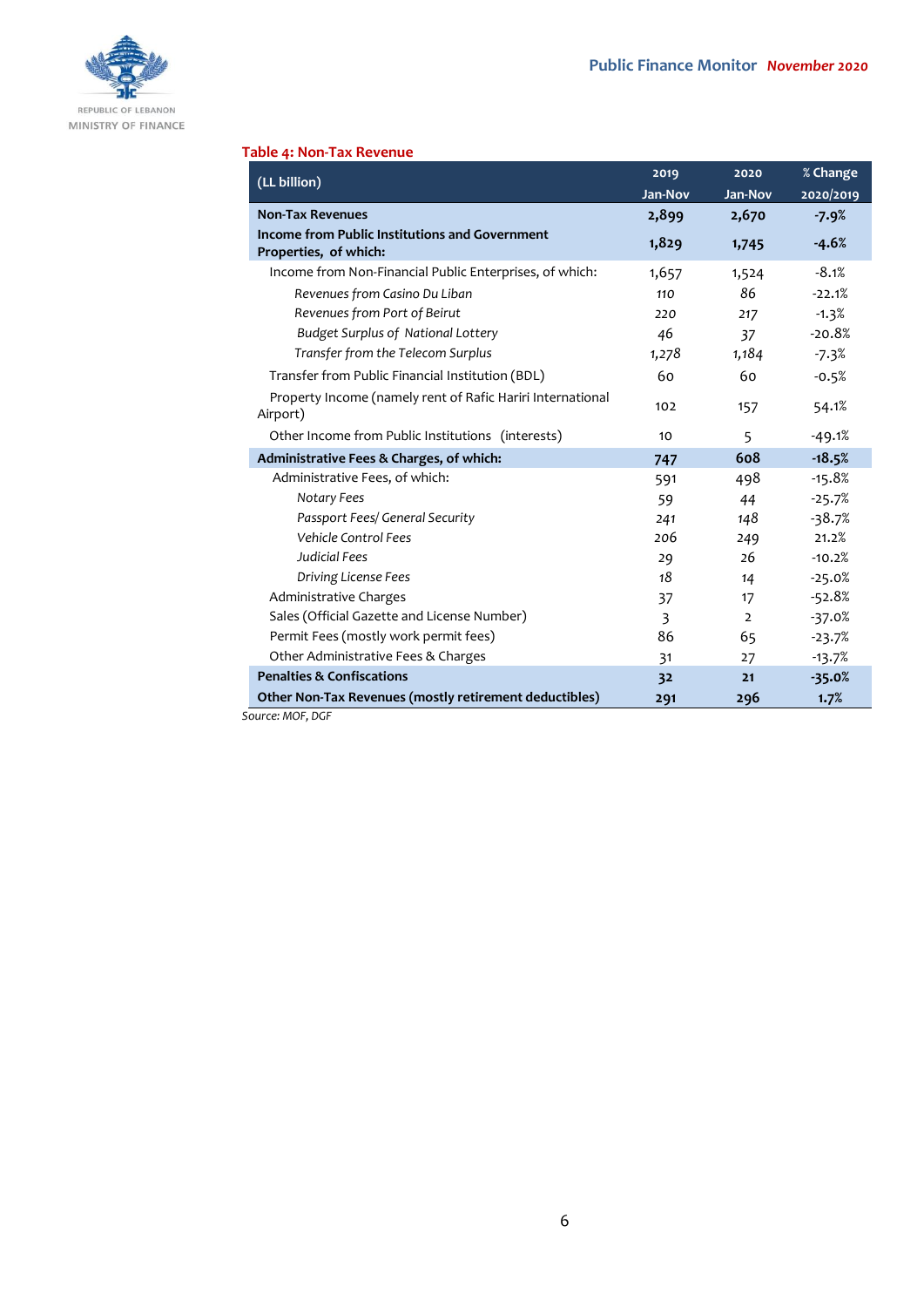

# **SECTION 2: EXPENDITURE OUTCOME**

# **Table 5: Expenditure by Economic Classification**

| (LL billion)                                                                                               | 2019         | $20\overline{20}$ | % Change       |
|------------------------------------------------------------------------------------------------------------|--------------|-------------------|----------------|
|                                                                                                            | Jan-Nov      | Jan-Nov           | 2020/2019      |
| 1. Current Expenditures                                                                                    | 20,112       | 15,035            | $-25.2%$       |
| 1.a Personnel Cost, of which                                                                               | 8,871        | 8,947             | 0.9%           |
| Salaries, Wages and social benefits                                                                        | 5,388        | 5,510             | 2.3%           |
| Retirement and End of Service Compensations, of which:                                                     | 3,084        | 3,009             | $-2.4%$        |
| Retirement                                                                                                 | 2,455        | 2,612             | 6.4%           |
| End of Service                                                                                             | 629          | 397               | $-36.9%$       |
| Transfers to Public Institutions to Cover Salaries                                                         | 398          | 427               | 7.3%           |
| 1.b Interest Payments, of which: (1)                                                                       | 7,488        | 2,488             | $-66.8%$       |
| Domestic Interest Payments                                                                                 | 4,346        | 2,258             | $-48.0%$       |
| Foreign Interest Payments                                                                                  | 3,142        | 230               | $-92.7%$       |
| 1.d Foreign Debt Principal Repayment                                                                       | 277          | 176               | $-36.5%$       |
| 1.e Materials and Supplies, of which:                                                                      | 293          | 365               | 24.5%          |
| Nutrition                                                                                                  | 73           | 37                | $-48.9%$       |
| Fuel Oil                                                                                                   | 37           | $\overline{7}$    | $-81.3%$       |
| <b>Medicaments</b>                                                                                         | 103          | 258               | 150.1%         |
| 1.f External Services                                                                                      | 123          | 138               | 12.1%          |
| 1.g Various Transfers, of which:                                                                           | 2,451        | 2,288             | $-6.6%$        |
| EDL <sup>(2)</sup>                                                                                         | 2,074        | 1,222             | $-41.1%$       |
| <b>NSSF</b>                                                                                                | 0            | 50                | -              |
| Higher Council of Relief                                                                                   | 0            | 325               | $\overline{a}$ |
| Contributions to non-public sectors                                                                        | 192          | 232               | 21.1%          |
| Transfers to Directorate General of Cereals and Beetroot (3)                                               | 12           | O                 | $-100.0%$      |
| 1.h Other Current, of which:                                                                               | 508          | 554               | 9.1%           |
| Hospitals                                                                                                  | 407          | 460               | 13.0%          |
| Others(judgments & reconciliations, mission costs, other)                                                  | 97           | 86                | $-11.0%$       |
| 1.i Other Financial expenses                                                                               | $\mathbf{1}$ | $\circ$           | $-100.0%$      |
| 1.j Interest subsidy                                                                                       | 101          | 79                | $-22.1%$       |
| 2. Capital Expenditures                                                                                    | 919          | 401               | $-56.4%$       |
| 2.a Acquisitions of Land, Buildings, for the Construction of<br>Roads, Ports, Airports, and Water Networks | 0            | o                 | $-99.1%$       |
| 2.b Equipment                                                                                              | 108          | 55                | $-48.6%$       |
| 2.c Construction in Progress, of which:                                                                    | 506          | 204               | $-59.8%$       |
| Displaced Fund                                                                                             | 0            | 0                 |                |
| Council of the South                                                                                       | 49           | 30                | $-38.2%$       |
| CDR                                                                                                        | 203          | 79                | $-61.2%$       |
| Ministry of Public Work and Transport                                                                      | 79           | 33                | $-58.1%$       |
| Other of which:                                                                                            | 173          | 59                | $-66.2%$       |
| Higher Council of Relief                                                                                   | 35           | 5                 | $-85.7%$       |
| 2.d Maintenance                                                                                            | 269          | 123               | $-54.4%$       |
| 2.e Other Expenditures Related to Fixed Capital Assets                                                     | 36           | 19                | $-46.8%$       |
| 3. Budget Advances (4)                                                                                     | 167          | 260               | 55.2%          |
| 4. Customs Administration (exc. Salaries and Wages) (5)                                                    | 95           | 90                | $-5.4%$        |
| 5. Treasury Expenditures (6)                                                                               | 1,446        | 1,769             | 22.3%          |
| Municipalities                                                                                             | 752          | 592               | $-21.2%$       |
| Guarantees                                                                                                 | 84           | 79                | $-6.8%$        |
| Deposits <sup>(7)</sup>                                                                                    | 256          | 141               | $-44.9%$       |
| Other, of which:                                                                                           | 354          | 957               | 170.4%         |
| VAT Refund                                                                                                 | 276          | 145               | $-47.4%$       |
| 6. Total Expenditures (Excluding CDR Foreign Financed)                                                     | 22,739       | 17,554            | $-22.8%$       |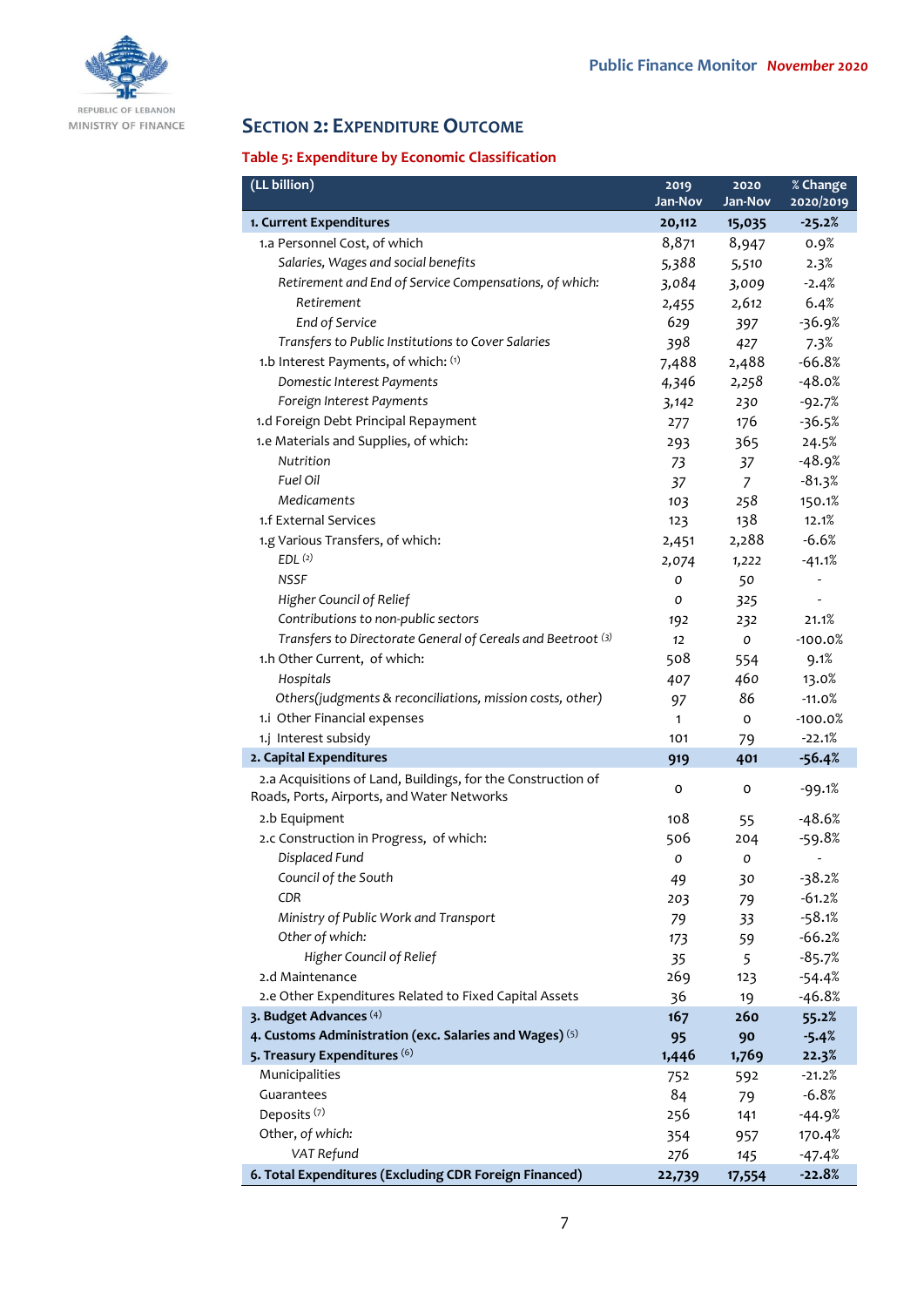

REPUBLIC OF LEBANON MINISTRY OF FINANCE

*Source: Statement of Account 36, Cashier Spending, Public Debt Department Figures, Fiscal Performance Gross Adjustment Figures*

*(1) For a detailed breakdown of interest payments, kindly refer to table 6.*

*(2) For a detailed breakdown of transfers to EDL, kindly refer to table 7. EDL has been reclassified to various transfers from "other treasury expenditures", following the reclassification of the 2009 Budget Proposal and in line with the Fiscal Performance.*

*(3) Transfers to Directorate General of Cereals and Beetroot include both administrative expenses and payments for wheat subsidy.*

*(4) Budget Advances were previously classified under "other". Given their growth, and in line with the Ministry of Finance's efforts to ensure transparency, they will be published in a separate line. They will be regularized at a later stage, and it is only after their regularization that they can be classified according to their economic nature in the budget system.*

*(5) Customs administrations include payments - excluding salaries and wages - made to customs and paid from customs cashiers. They can only be classified after Customs submit the supporting documents to the Directorate General of Finance.*

*(6) Starting December 2011, the Treasury expenditures section in the monthly, quarterly and yearly reports and its corresponding figures differ from the eponym section appearing in the Fiscal performance reports published by the Ministry of Finance because of the reclassification affecting certain payments from guarantees and treasury advances accounts which are manually reclassified in their budgetary economic classification articles.*

*(7) Deposit payments are payments made by the treasury to public administrations, institutions, municipalities, and funds, from revenues it has collected on their behalf.*

#### **Table 6: Details of Debt Service Transactions(1)**

| (LL billion)                         | 2019<br>Jan-Nov | 2020<br>Jan-Nov | % Change<br>2020/2019 |
|--------------------------------------|-----------------|-----------------|-----------------------|
| <b>Interest Payments</b>             | 7,488           | 2,488           | $-66.8%$              |
| Local Currency Debt                  | 4,346           | 2,258           | $-48.0%$              |
| Foreign Currency Debt, of which:     | 3,142           | 230             | $-92.7%$              |
| Eurobond Coupon Interest*            | 3,048           | 157             | $-94.8%$              |
| Special bond Coupon Interest*        | 0.2             | 0.1             | $-69.7%$              |
| Concessional Loans Interest Payments | 94              | 72              | $-23.0%$              |
| Foreign Debt Principal Repayment     | 277             | 176             | $-36.5%$              |

*Source: MOF, DGF*

*(1) Please note that the classification of debt service expenditures is now broken into two separate categories as follows: Interest Payments (as per GFS classification) and repayment of principal on concessional loans earmarked for project financing.*

*\* Includes general expenses related to the transaction*

### **Table 7: Transfers to EDL**

| (LL billion)                                              | 2019    | 2020    | % Change  |
|-----------------------------------------------------------|---------|---------|-----------|
|                                                           | Jan-Nov | Jan-Nov | 2020/2019 |
| <b>EDL of which:</b>                                      | 2,074   | 1,222   | $-41.1%$  |
| Debt Service                                              |         |         | $-28.5%$  |
| Reimbursement for purchase of Natural Gas, Fuel & Gas Oil | 2,070   | 1,219   | $-41.1%$  |
| $\sim$ $\sim$ $\sim$ $\sim$ $\sim$ $\sim$                 |         |         |           |

*Source: MOF, DGF*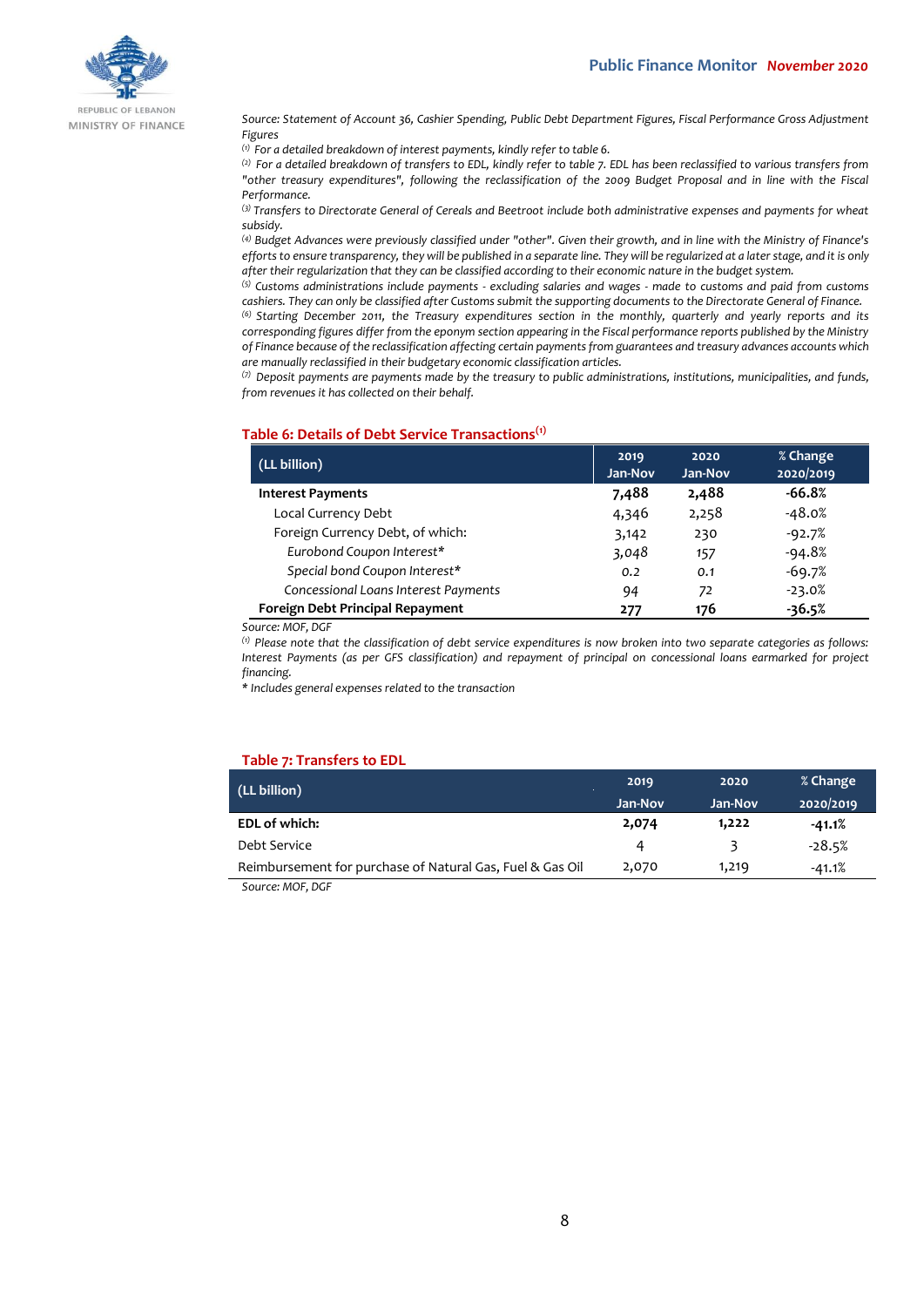

## **SECTION 3: PUBLIC DEBT**

### **Table 8: Public Debt Outstanding by Holder as of End-Nov 2020**

| (LL billion)                                                   | <b>Dec-18</b> | Dec-19        | <b>Nov-20</b> | $\%$<br>Change<br>Nov 20 /<br><b>Dec 19</b> |
|----------------------------------------------------------------|---------------|---------------|---------------|---------------------------------------------|
| <b>Gross Public Debt</b>                                       | 128,347       | 138,150       | 143,976       | 4.2%                                        |
| <b>Local Currency Debt</b>                                     | 77,852        | 87,279        | 89,954        | 3.1%                                        |
| * Accrued Interest Included in Debt                            | 1,123         | 1,294         | 1,478         | 14.2%                                       |
| a. Central Bank                                                | 39,006        | 50,717        | 54,792        | 8.0%                                        |
| b. Commercial Banks (Including REPOs)                          | 27,402        | 25,316        | 23,569        | $-6.9%$                                     |
| c. Other Local Currency Debt (T-bills), of which:              | 11,444        | 11,246        | 11,593        | 3.1%                                        |
| <b>Public Entities</b>                                         | 9,956         | 9,968         | 10,438        | 4.7%                                        |
| Contractor bonds <sup>(1)</sup>                                | 166           | 120           | 120           | 0.0%                                        |
| Foreign Currency Debt <sup>(2)</sup>                           | 50,495        | 50,871        | 54,022        | 6.2%                                        |
| a. Bilateral, Multilateral and Foreign Private Sector<br>Loans | 2,920         | 2,850         | 2,980         | 4.6%                                        |
| b. Paris III Related Debt (Eurobonds and Loans)(3)             | 344           | 242           | 149           | $-38.4%$                                    |
| c. Market-Issued Eurobonds, of which:                          | 46,678        | 47,206        | 47,206        | 0.0%                                        |
| Arrears in Principal                                           | $\mathcal{O}$ | $\mathcal{O}$ | 3,769         |                                             |
| d. Accrued Interest on Eurobonds                               | 547           | 570           | 497           | $-12.8%$                                    |
| e. Arrears in Coupons                                          | $\Omega$      | $\Omega$      | 2,962         | $\overline{\phantom{a}}$                    |
| f. Accrued interest in Arrears                                 | 0             | $\Omega$      | 228           | -                                           |
| g. Special T-bills in Foreign Currency <sup>(4)</sup>          | 6             | 3             | $\mathbf{o}$  | $-100.0%$                                   |
| <b>Public Sector Deposits</b>                                  | 14,186        | 15,677        | 15,192        | $-3.1%$                                     |
| <b>Net Debt</b>                                                | 114,161       | 122,473       | 128,784       | 5.2%                                        |
| Gross Market Debt <sup>(5)</sup>                               | 76,204        | 74,441        | 75,677        | 1.7%                                        |
| % of Total Debt                                                | 59%           | 54%           | 53%           |                                             |

*Source: MOF, DGF*

(1) Contractor bonds issued in LBP. Contractor bonds issued in USD are listed under "Special T-bills in foreign currency". (2) Figures for Dec 18- Dec 19 may differ from previously published data due to updated information regarding bilateral and multilateral loans in the DMFAS system.

(3) Eurobonds Issued to Malaysia as part of its Paris III contribution, IBRD loan, UAE loan, the first tranche of the French loan received in February 2008 and the second tranche received in October 2012.

(4) Special Tbs in foreign currency (expropriation and contractor bonds).

(5) Gross market debt equals gross debt less the portfolios of the BDL, NSSF, bilateral and multilateral loans and Paris III related debt.